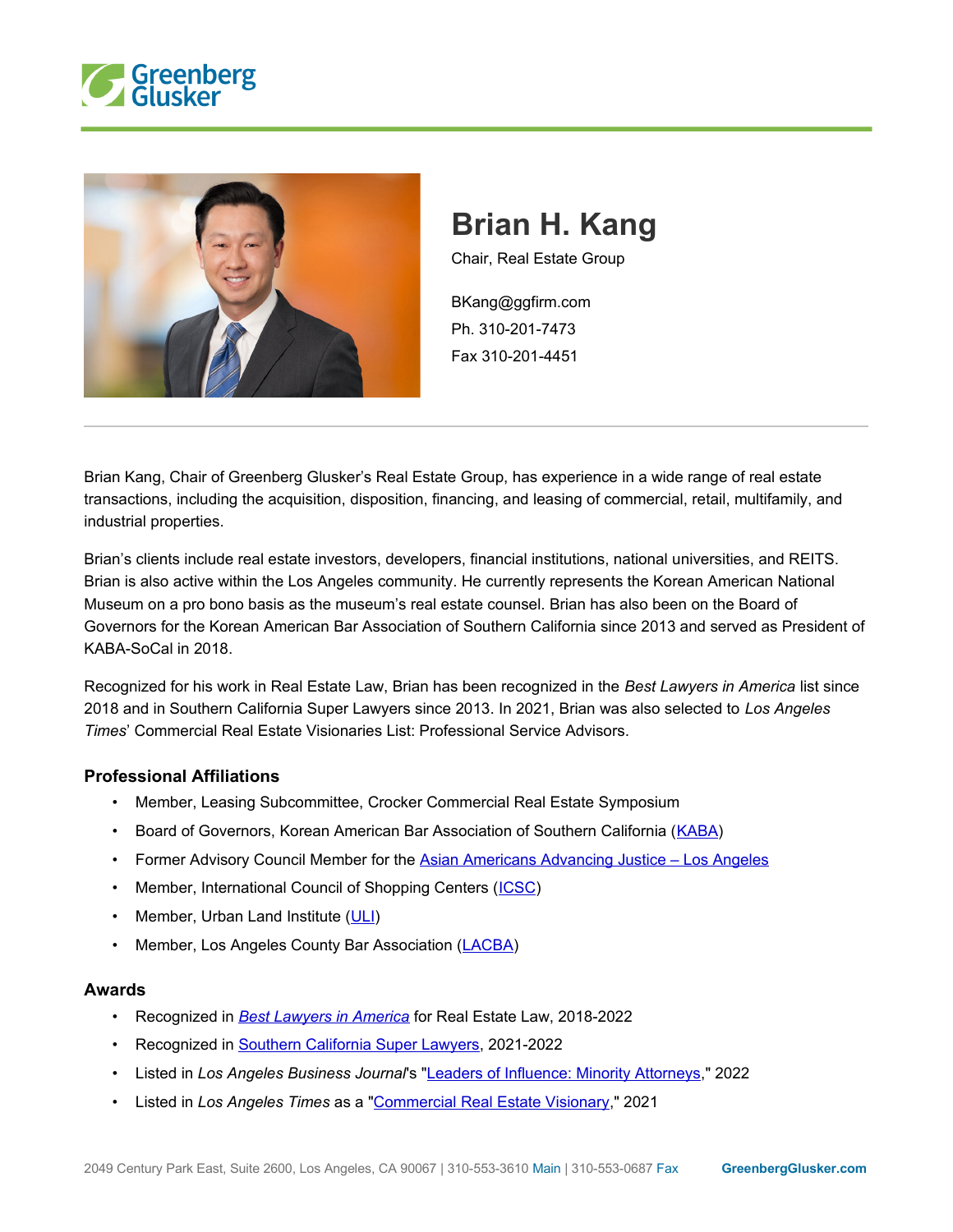

#### **Bar Admissions**

• California

#### **Education**

- University of California, Davis (J.D., 2003)
- University of California, Berkeley (B.A., 1998)

### **Representative Transactions**

- Represented the purchaser on the acquisition of 3100 Lomita Blvd, located in Torrance, for \$182 million. The acquisition was recognized by *The Real Deal* as the largest industrial deal in Los Angeles in 2021.
- Represented the seller in a portfolio sale of 21 industrial properties for over \$150 million.
- Represented the landlord in an industrial lease of a 1 million square feet property to a global athletic retail company.
- Represented the landlord in a 30-year lease transaction with a Regents of the University of California for a 3-story 50,000 square foot medical office building in Santa Monica; the total lease value is estimated to be \$147 million.
- Represented the landlord in the construction, leasing, and disposition of a Dialysis medical building in West Los Angeles to a leading provider of dialysis services in the United States.
- Represented a national chain of fast-casual Asian restaurants with over 160 locations throughout the United States.
- Represented a developer in the acquisition and financing of numerous multi-family residential properties for a total purchase price of approximately \$350 million (over 2,600 units) in the Southern California area.
- Represented the seller of a landmark building in New York City for over \$100 million and provided counsel for the related 1031 tax-deferred exchange transactions.
- Represented the purchaser of industrial properties in various states including a \$129 million portfolio of seven properties in Indiana and Ohio.
- Represented a developer/landlord in the leasing of the Metlox Shopping Center, an upscale retail project in Manhattan Beach, California.
- Represented a developer in an \$83 million 1031 tax-deferred exchange transaction and the purchase of multiple industrial buildings in Texas and California with the exchange proceeds.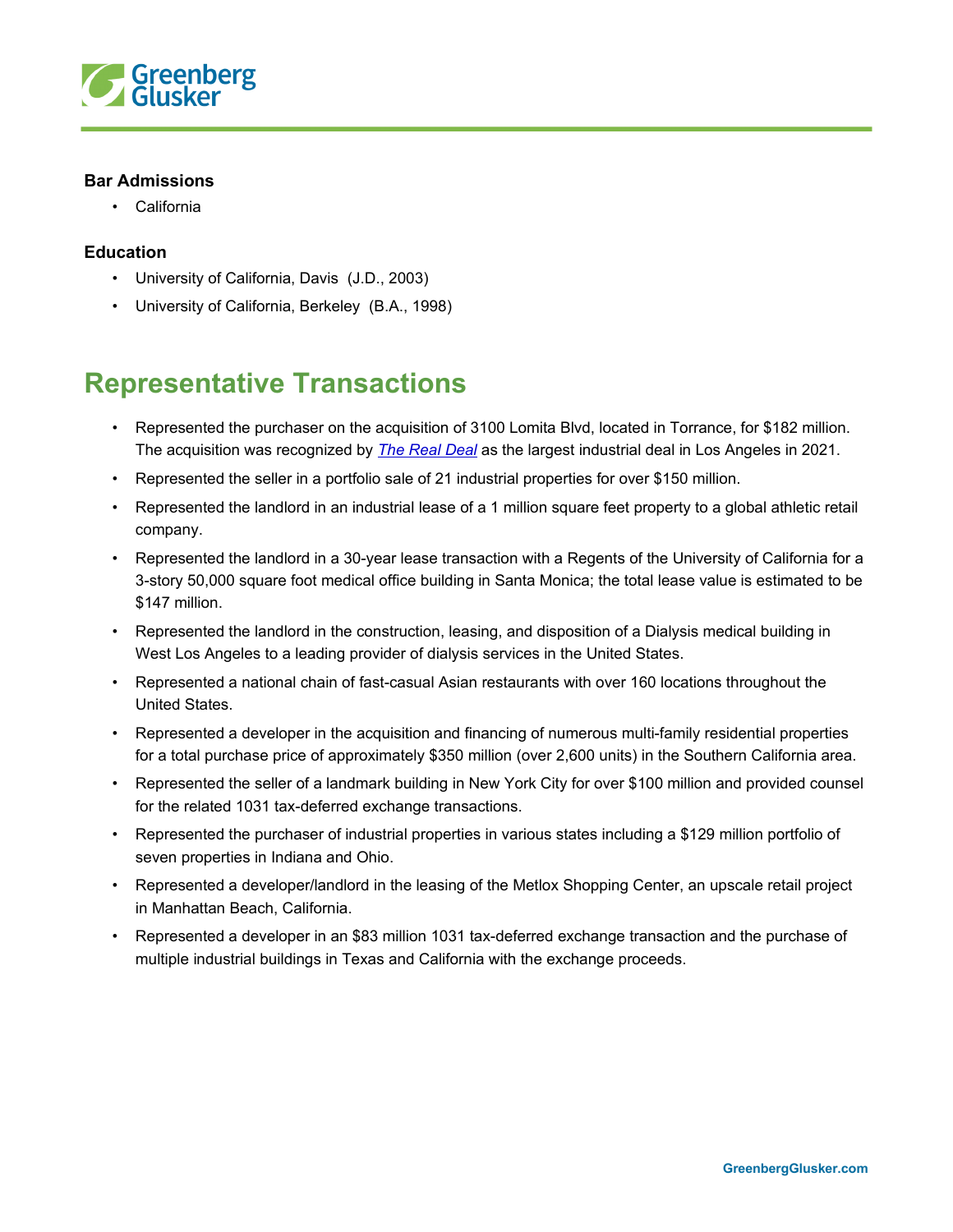

## **Insights**

January 24, 2022 **Two Greenberg Glusker Partners Selected to LABJ's "Leaders of Influence: Minority Attorneys" List** *Los Angeles Business Journal*

January 20, 2022 **26 Greenberg Glusker Attorneys Selected to 2022 Southern California Super Lawyers** *Super Lawyers*

August 19, 2021 **37 Greenberg Glusker Attorneys Named to 2022 Best Lawyers® List**

June 21, 2021 **Real Estate Partners Selected To Los Angeles Times' 2021 Commercial Real Estate Visionaries List** *Los Angeles Times*

May 26, 2021 **The Pandemic Has Changed the Way Real Estate Contracts are Drafted and Negotiated** *Greenberg Glusker Press Release*

April 28, 2021 **Greenberg Glusker Advises Sequential on Its Sale to Focusrite** *Greenberg Glusker Press Release*

February 9, 2021 **Greenberg Glusker Closed Four of the Largest Industrial Real Estate Deals in Southern California in 2020** *Los Angeles Business Journal*

January 21, 2021 **26 Greenberg Glusker Attorneys Selected to 2021 Southern California Super Lawyers** *Super Lawyers*

December 16, 2020

**Stopping Leaks, Running Plumbing Fixtures and the Spread of COVID-19: OSHA Guidance for In-Home Repairs**

November 3, 2020 **Real Estate Partners Steve Lurie and Brian Kang Nominated for LABJ's Leaders in Law Awards**

August 20, 2020 **36 Greenberg Glusker Attorneys Named to 2021 Best Lawyers® List**